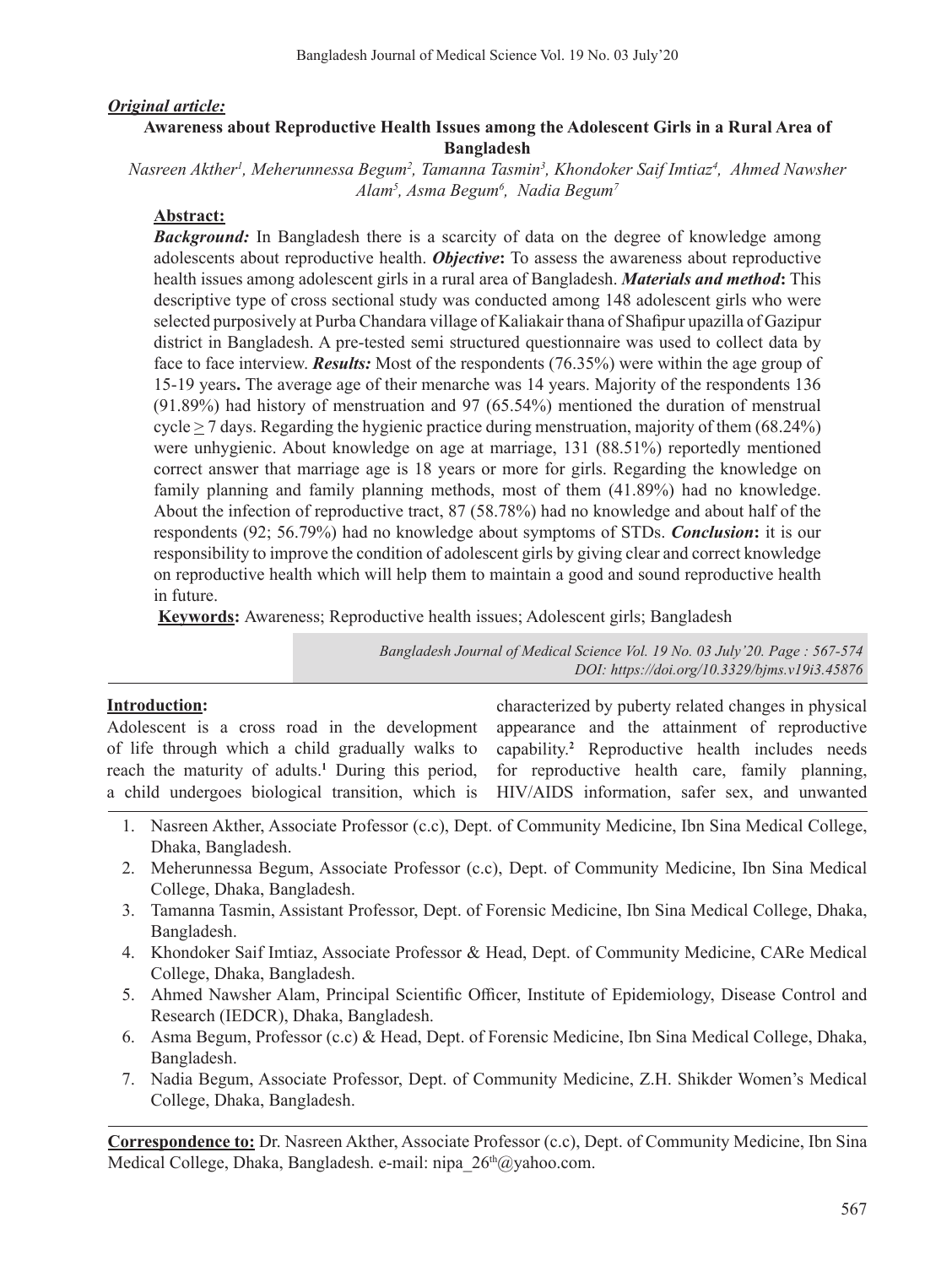pregnancy, complication of early pregnancy, sexually transmitted diseases (STDS), safe abortion and safe motherhood.**<sup>3</sup>** Adolescents face multifarious challenges and risks that produce an impact directly in their physical, emotional and spiritual well-being.**<sup>4</sup>** Furthermore, lack of access to information and services and societal pressure to perform as adults make the adolescents particularly vulnerable to health risks, especially in the area of reproductive health.**<sup>5</sup>** Young girls in Bangladesh reach in their adulthood with very little preparation and information about reproductive health, livelihood and life skills, and they are relatively in a disadvantageous position in all respects compared to men.**<sup>6</sup>**

Socio-economic conditions, urban and rural beliefs and traditions become a barrier between proper information about reproductive health, contraceptives and family planning and the adolescents. This leads to a multitude of issues such as poor hygiene practices, discomfort during menstruation, early pregnancies, unsafe sex practices and other reproductive health issues such as sexually transmitted infections .These problems eventually cause emotional distress as well as physical discomfort.<sup>6</sup> Under the current Health and Population Sector Program (HPSP) of the Government of Bangladesh (GOB), adolescents have been identified as an under-served priority target group.**<sup>5</sup>**

In some parts of the developing countries, still a culture of silence surrounds the topic of menstruation and related issues; as a result many young girls lack of appropriate and sufficient information regarding menstrual hygiene. This may result in inaccurate and unhealthy behaviour during their menstrual period. Also, many mothers lack of correct information and skills to communicate about menstrual hygiene which they pass on to their children, leading to false attitudes, beliefs and practices in this regard and resulting certain diseases like pelvic inflammatory diseases, urinary tract infection etc.**<sup>7</sup>**

Early marriage is another important issue regarding adolescent health. There are many reasons for early marriage, but most vital reasons among them are poverty, superstition and lack of awareness about safe motherhood and even family planning. With early marriage comes early pregnancy. Marriage and early child birth are linked to high rates of pregnancy related complication and high risk of new born. After marriage, adolescence undergoes many health problems like early pregnancy, child birth. The risks of early pregnancy and child birth are increase risk of maternal mortality especially among 14-19

years of age, low birth weight, premature labor, and complications during delivery and higher chance of new born death.**<sup>8</sup>**

Availability of relevant disaggregated data & comprehensive analysis of sexual reproductive health situation is necessary for appropriate planning & successful implementation of Age Specific Reproductive Health (ASRH) strategy. Unfortunately, availability of data related to adolescent & young people in Bangladesh is limited, so they reach in adulthood with very little preparation and information about reproductive health. Thus the result of this study could contribute to a girl to be enlightened, a woman to be enriched and a nation to be endowed with prosperity.

## **Methodology:**

It was a descriptive type of cross-sectional study which was conducted at Purba Chandara village of Kaliakair thana of Shafipur upazilla of Gazipur district in Bangladesh on 23rd November, 2013 with a view to assess the awareness about reproductive health issues among adolescent girls in a rural area of Bangladesh. A sample of 148 adolescent girls was selected purposively. A pre-tested semi structured questionnaire was used for collection of data. Data were collected by face to face interview by using the questionnaire. The data were presented in simple frequency distribution tables and graphs.

## **Ethical Clearance:**

Ethical clearance was obtained from the local authority before the study and the adolescent girls gave their informed consent before taking part in this study. Participation was purely on voluntary basis.

## **Results:**

Table I shows socio-demographic characteristics of the respondents. Most of the respondents (113; 76.35%) were within the age group of 15-19 years. Mean age of the respondents was 15.82 years. Most of them were Muslim (132; 89.19%). Majority of them were married  $(86; 58.11\%)$ . Most of them  $(55;$ 37.16%) had primary level of education followed by (52; 35.13%) had secondary level of education. Regarding occupation, most of them (62; 41.89%) were housewives. The median family income was Tk. 5132. Majority of the respondents (65; 43.92%) had monthly family income ranging from Tk. 5000- 10000.

Table II shows that, out of 148 respondents (136; 91.89%) had history of menstruation. Out of 136 respondents, 30.15% started menstruation at age  $\geq$  14 years followed by 12 years  $(37;27.2%)$ . Regarding the knowledge on interval of menstruation, maximum of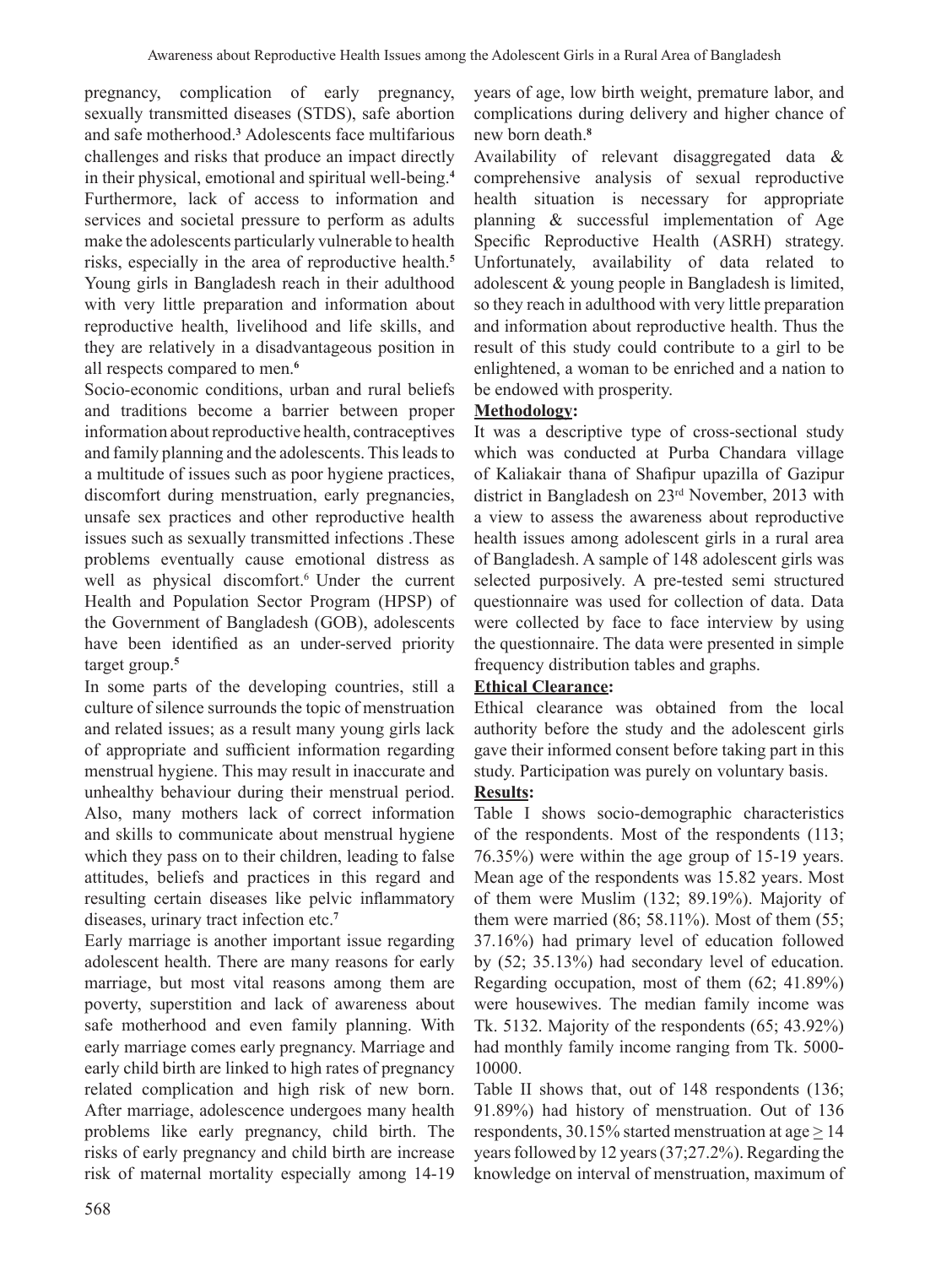the respondents (129;87.16%) mentioned  $\geq$  28 days. Most of the respondents (97;65.54%) mentioned the duration of menstrual cycle  $\geq$  7 days. About knowledge on use of hygienic materials during menstruation, majority of them (101; 68.24%) used old torn cloth. Maximum (107; 72.30%) mentioned that they used to wash their menstrual material with water and soap. Most of them believed that the menstrual material should be dried in direct sunlight (54; 36.48%) . In terms of knowledge on preservation of menstrual materials, majority of the respondents (101; 68.24%) mentioned that it should be in clean dry box and packet. Only 54.73% correctly mentioned that menstrual clothes should be used  $\leq$  3 months. Majority of them  $(61; 41.22%)$  had no knowledge on complications due to unhygienic practice. However, only 16.22% correctly mentioned about infection.

Table III shows that regarding knowledge on age at marriage, maximum (131; 88.51%) mentioned the correct answer that marriage age is >18 years. In terms of definition of early marriage, 41.21% gave correct answer. Regarding complications of early marriage, one third of the respondents (51; 28.17%) had no knowledge. Majority of them (62; 41.89%) had no knowledge on importance of family planning. About the knowledge on family planning methods for female, most of them (62; 41.89%) had no knowledge. About 56.08% mentioned about oral contraceptive pill. Regarding the knowledge on family planning methods for male, 58.39% had no knowledge. Others (60; 40.27%) could mentioned about condom. Regarding what should be the ideal number of children in a family, 81.25% could mentioned that two children will be ideal. Most of them (87; 58.78%) had no knowledge on infection of reproductive system. Majority of the respondents (105; 66.46%) had no knowledge on mode of transmission of infection of reproductive system. Some of them (28; 17.72%) were mentioned sexual intercourse followed by syringe and needle sharing (9; 5.70%). Majority of them (92; 56.79%) had no knowledge about symptoms of sexually transmitted disease. Majority of the respondents (104; 66.67%) had no knowledge about the prevention of sexually transmitted disease. Only 40.38% were mentioned about safer sex practice might be the way of prevention of STDs followed by sterilized needle and syringe (7, 13.46 %).

**Table 1: Distribution of the respondents by sociodemographic characteristics (n=148)**

| <b>Variables</b>       | Frequency | $\frac{0}{0}$ |
|------------------------|-----------|---------------|
| Age of the respondents |           |               |
| (year)                 |           |               |
| $10 - 14$              | 35        | 23.65         |
| $15-19$                | 113       | 76.35         |

**Mean age of the respondents was 15.82 year.**

| Religion                           | 132 |       |
|------------------------------------|-----|-------|
| Muslim                             | 16  | 89.19 |
| Hindu                              |     | 10.81 |
| <b>Educational qualification</b>   |     |       |
| Illiterate                         | 14  | 9.46  |
| Primary                            | 55  | 37.16 |
| Secondary                          | 52  | 35.13 |
| <b>SSC</b>                         | 15  | 10.14 |
| <b>HSC</b>                         | 09  | 6.08  |
| <b>Marital status</b>              |     |       |
| Married                            | 86  | 58.11 |
| Unmarried                          | 60  | 40.54 |
| Divorce                            | 02  | 1.35  |
| <b>Monthly Family Income (Tk.)</b> |     |       |
| $\leq$ 5000                        | 16  | 10.81 |

| $\leq 5000$                    | 16 | 10.81 |  |  |
|--------------------------------|----|-------|--|--|
| 5000-10000                     | 65 | 43.92 |  |  |
| >10000                         | 58 | 39.19 |  |  |
| Others                         | 09 | 6.08  |  |  |
| <b>Number of family member</b> |    |       |  |  |
| $<$ 5                          | 86 | 58.11 |  |  |
| $5-10$                         | 60 | 40.54 |  |  |
| >10                            | 02 | 1.35  |  |  |

Figure 1 : Distribution of the respondents by their



occupation (n=148)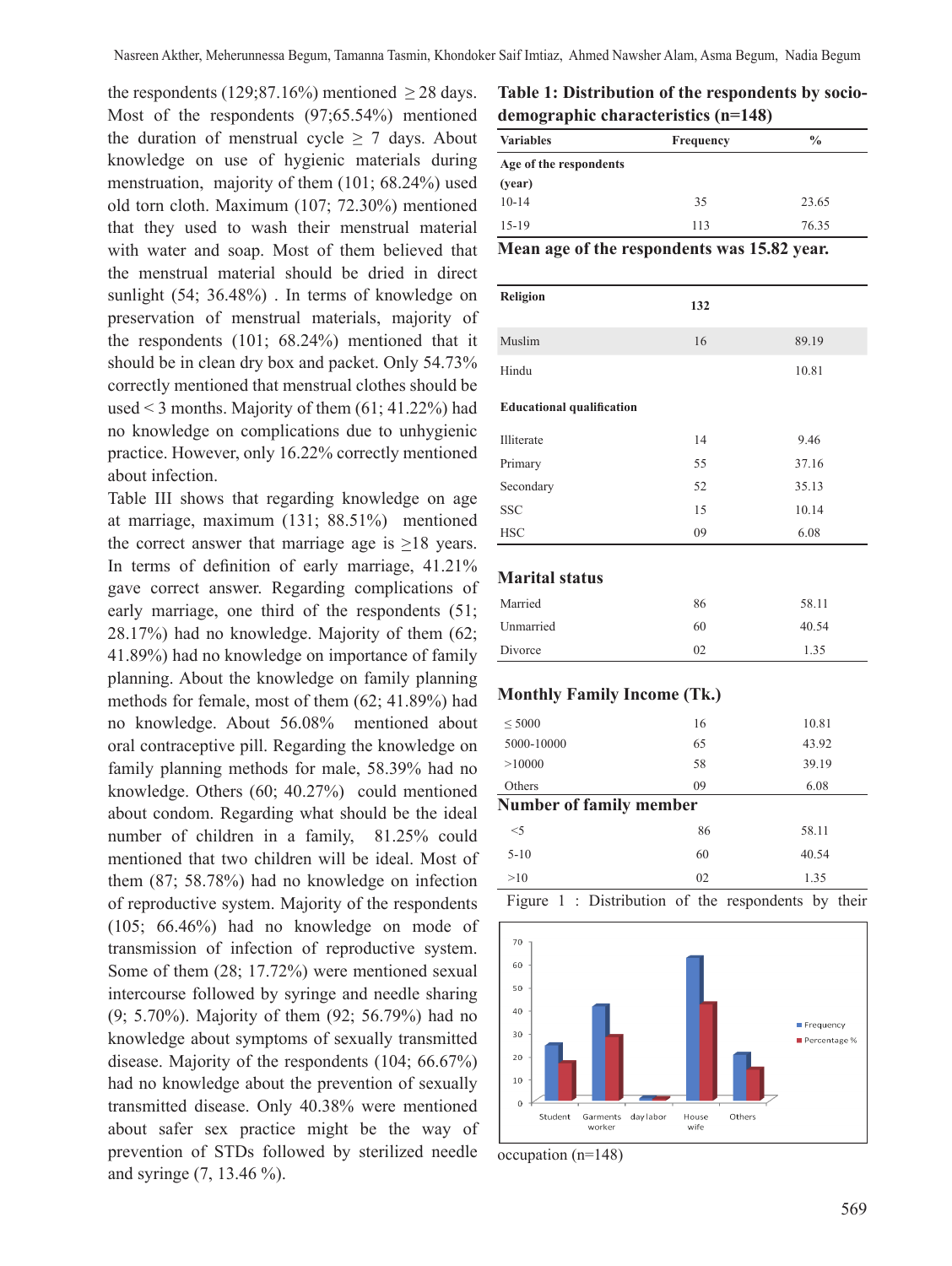# **Table II: Distribution of the respondents by their knowledge about menstruation and menstrual hygiene (n=148)**

| <b>History of menstruation</b>                     | Frequency     | $\frac{0}{0}$ |               |
|----------------------------------------------------|---------------|---------------|---------------|
| <b>Yes</b>                                         | 136           | 91.89         |               |
| N <sub>0</sub>                                     | 12            | 8.11          |               |
| Age at menarche (years) n=136                      |               | Frequency     | $\frac{0}{0}$ |
| Up to 11                                           |               | 22            | 16.18         |
| 12                                                 |               | 37            | 27.20         |
| 13                                                 |               | 34            | 25.00         |
| $\geq$ 14                                          |               | 41            | 30.15         |
| Others (Do not know)                               |               | $\sqrt{2}$    | 1.47          |
| <b>Interval of menstruatin</b>                     | Frequency     |               | $\frac{0}{0}$ |
| $\geq 28$ days                                     | 129           |               | 87.16         |
| $<$ 28 days                                        | 5             |               | 3.38          |
| No Knowledge                                       | 14            |               | 9.46          |
| Duration of menstrual cycle                        | Frequency     |               | $\frac{0}{0}$ |
| $<$ 7 days                                         | 44            |               | 29.73         |
| $\geq$ 7 days                                      | 97            |               | 65.54         |
| Not known                                          | $\tau$        |               | 4.73          |
| Hygienic practice during menstruation<br>Frequency |               |               | $\frac{6}{6}$ |
| Sanitary napkin                                    | 29            |               | 19.6          |
| Old torn cloth                                     | 101           |               | 68.24         |
| Cotton<br>Not known                                | 6<br>12       |               | 4.05<br>8.11  |
|                                                    |               |               |               |
| <b>Washing of menstrual materials</b><br>Frequency | $\frac{0}{0}$ |               |               |
| With water & Soap                                  | 107           |               | 72.30         |
| By soap, savlon & water                            | 23            |               | 15.54         |
| Only water                                         | $\mathbf{1}$  |               | 0.67          |
| No knowledge                                       | 17            |               | 11.49         |
| Knowledge on drying of menstrual materials         | Frequency     |               | $\frac{0}{0}$ |
| Direct sunlight                                    |               |               |               |
| Corner of room at night                            | 54            |               | 36.48         |
| Normal air                                         | 51            |               | 34.46         |
| Dark and dirty area                                | 24            |               | 16.22         |
| Do not know                                        | 5             |               | 3.38          |
|                                                    | 14            |               | 9.46          |
| Knowledge on preservation of menstrual materials   | Frequency     |               | $\frac{0}{0}$ |
| Clean dry box and packet                           | 101           |               | 68.24         |
| Behind the door                                    | $12\,$        |               | 8.11          |
|                                                    |               |               |               |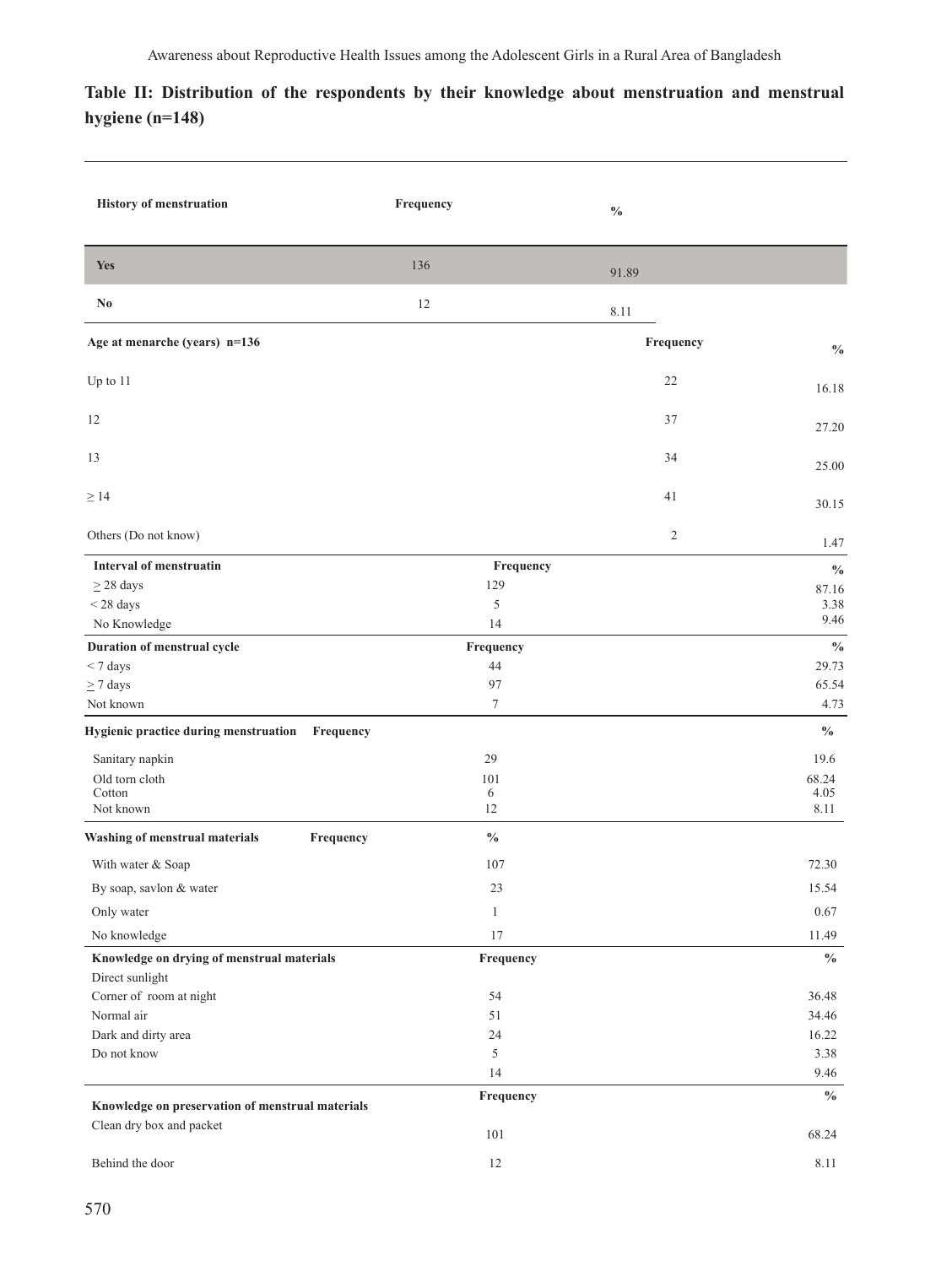| Nasreen Akther, Meherunnessa Begum, Tamanna Tasmin, Khondoker Saif Imtiaz, Ahmed Nawsher Alam, Asma Begum, Nadia Begum |  |  |  |  |  |
|------------------------------------------------------------------------------------------------------------------------|--|--|--|--|--|
|------------------------------------------------------------------------------------------------------------------------|--|--|--|--|--|

| Others (moisturizer place, keep in same place up to next                       | 21        | 14.19         |
|--------------------------------------------------------------------------------|-----------|---------------|
| cycle etc.)<br>Do not know                                                     | 14        | 9.45          |
| Knowledge on repeated use of                                                   |           |               |
| menstrual materials                                                            | Frequency | $\frac{0}{0}$ |
| $\leq$ 3 month                                                                 | 81        | 54.73         |
| $\leq 6$ month                                                                 | 12        | 8.11          |
| $\leq 1$ year                                                                  | 12        | 8.11          |
| Do not know                                                                    | 43        | 29.05         |
| Knowledge on Complication due to unhygienic practice during<br>menstrual cycle | Frequency | $\frac{0}{0}$ |
| No Knowledge                                                                   | 61        | 41.22         |
| Infection                                                                      | 24        | 16.22         |

## **Table III: Distribution of the respondents by their knowledge about marriage, family planning and STI (n=148)**

| Knowledge on age at marriage                                                                                                        | Frequency | $\frac{0}{0}$ |
|-------------------------------------------------------------------------------------------------------------------------------------|-----------|---------------|
| $> 18$ years<br>the control of the control of the control of the control of the control of                                          | 131       | 88.51         |
| $<$ 18 years                                                                                                                        | 8         | 5.41          |
| Not known                                                                                                                           | 9         | 6.08          |
| Definition of early marriage                                                                                                        | Frequency | $\frac{0}{0}$ |
| Correctly known<br>61                                                                                                               | 41.21     |               |
| Incorrectly known<br>54                                                                                                             | 36.49     |               |
| Not known<br>33                                                                                                                     | 22.30     |               |
| <b>Complication of early marriage</b>                                                                                               |           |               |
| (multiple response)                                                                                                                 | Frequency | $\frac{0}{0}$ |
| Maternal death during delivery                                                                                                      | 24        | 18.46         |
| Poor health                                                                                                                         | 31        | 23.84         |
| Became pregnant at early age                                                                                                        | 28        | 21.53         |
| Problem of mother and child                                                                                                         | 27        | 20.76         |
| Poor knowledge on pregnancy                                                                                                         | 9         | 6.92          |
| Others (anaemia, anxiety etc.)                                                                                                      | 11        | 8.46          |
| Do not know                                                                                                                         | 51        | 28.17         |
| Knowledge on importance of family planning                                                                                          | Frequency | $\frac{0}{0}$ |
| To reduce family size                                                                                                               | 32        | 21.62         |
| To make small family                                                                                                                | 37        | 25            |
| Others                                                                                                                              | 17        | 11.49         |
| Not known                                                                                                                           | 62        | 41.89         |
| Knowledge on Family planning                                                                                                        | Frequency | $\frac{0}{0}$ |
| methods for female (multiple response)                                                                                              |           |               |
| $\mathbf{v}$ and $\mathbf{v}$ and $\mathbf{v}$ and $\mathbf{v}$ and $\mathbf{v}$ and $\mathbf{v}$ and $\mathbf{v}$ and $\mathbf{v}$ | $\sim$    | 41.00         |

| No knowledge            | 62 | 41.89 |
|-------------------------|----|-------|
| Oral contraceptive pill | 83 | 56.08 |
| Injectable              | 43 | 29.05 |
| Norplant                | 14 | 9.46  |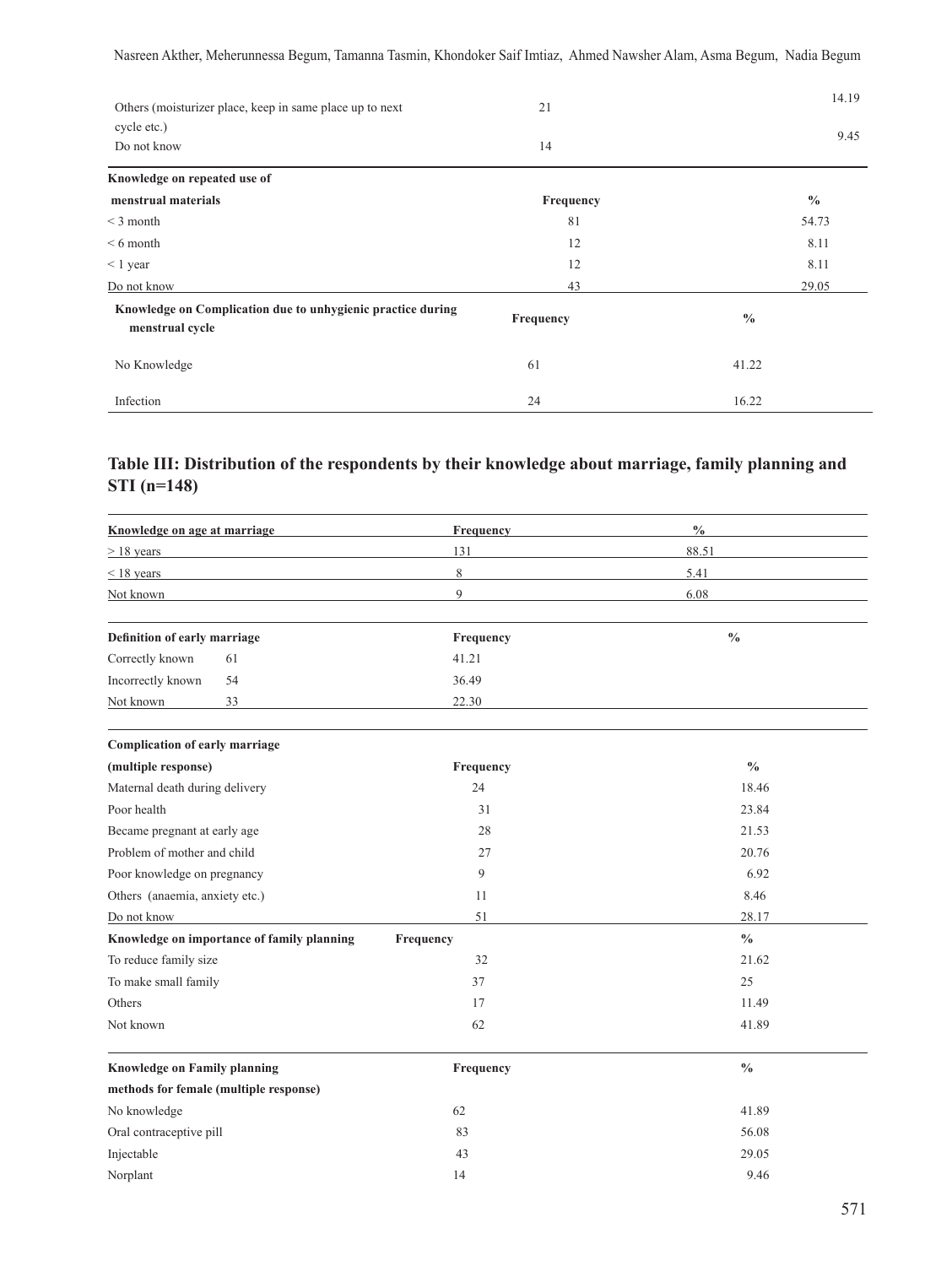|                                                                                                 | $\frac{0}{0}$                                                                                                                                                                                                                              |               |
|-------------------------------------------------------------------------------------------------|--------------------------------------------------------------------------------------------------------------------------------------------------------------------------------------------------------------------------------------------|---------------|
| <b>Perception of ideal number of children</b> Frequency                                         | the control of the control of the control of the control of the control of the control of                                                                                                                                                  |               |
| 1                                                                                               | 10<br><u>and the state of the state of the state of the state of the state of the state of the state of the state of the state of the state of the state of the state of the state of the state of the state of the state of the state</u> | 6.94          |
| 2                                                                                               | 117<br>the contract of the contract of the contract of the contract of                                                                                                                                                                     | 81.25         |
| >2                                                                                              | 10                                                                                                                                                                                                                                         | 6.94          |
| Do not know                                                                                     | 7                                                                                                                                                                                                                                          | 4.86          |
| Knowledge on infection of                                                                       | Frequency                                                                                                                                                                                                                                  | $\frac{0}{0}$ |
| reproductive system                                                                             |                                                                                                                                                                                                                                            |               |
| Yes                                                                                             | 61                                                                                                                                                                                                                                         | 41.22         |
| No<br>the control of the control of the control of the control of the control of the control of | 87                                                                                                                                                                                                                                         | 58.78         |
| Knowledge on mode of transmission of                                                            | Frequency                                                                                                                                                                                                                                  |               |
| $\frac{0}{0}$                                                                                   |                                                                                                                                                                                                                                            |               |
| reproductive system (multiple response)                                                         |                                                                                                                                                                                                                                            |               |
| Sexual intercourse                                                                              | 28                                                                                                                                                                                                                                         | 17.72         |
| Syringe and needle sharing                                                                      | 09                                                                                                                                                                                                                                         | 5.70          |
| Vertical transmission                                                                           | 04                                                                                                                                                                                                                                         | 2.53          |
| Others                                                                                          | 12                                                                                                                                                                                                                                         | 7.59          |
| Not known                                                                                       | 105                                                                                                                                                                                                                                        | 66.46         |
| Knowledge on symptoms of                                                                        | Frequency                                                                                                                                                                                                                                  | $\frac{0}{0}$ |
| Sexually transmitted disease (multiple responses)                                               |                                                                                                                                                                                                                                            |               |
| Lower abdominal pain                                                                            | 22                                                                                                                                                                                                                                         | 31.43         |
| Dyspareunea                                                                                     | 03                                                                                                                                                                                                                                         | 4.28          |
| Itching                                                                                         | 13                                                                                                                                                                                                                                         | 18.57         |
| Fever                                                                                           | 11                                                                                                                                                                                                                                         | 15.71         |
| Leucorrhoea                                                                                     | 07                                                                                                                                                                                                                                         | 10.00         |
| Dysmenorrhoea                                                                                   | 07                                                                                                                                                                                                                                         | 10.00         |
| Other                                                                                           | 07                                                                                                                                                                                                                                         | 10.00         |
| Do not know                                                                                     | 92                                                                                                                                                                                                                                         | 56.79         |
| Knowledge on prevention of                                                                      | Frequency                                                                                                                                                                                                                                  | $\frac{0}{0}$ |
| Sexually transmitted disease (multiple responses)                                               |                                                                                                                                                                                                                                            |               |
| Safer sex practice                                                                              | 21                                                                                                                                                                                                                                         | 40.38         |
| Sterilized needle & syringe                                                                     | $\tau$                                                                                                                                                                                                                                     | 13.46         |
| Safe delivery practice                                                                          | $\overline{2}$                                                                                                                                                                                                                             | 3.85          |
| Others                                                                                          | $22\,$                                                                                                                                                                                                                                     | 42.31         |
|                                                                                                 |                                                                                                                                                                                                                                            |               |
| Do not know                                                                                     | $104\,$                                                                                                                                                                                                                                    | 66.67         |

Figure 2: Distribution of respondents by knowledge on family planning methods (male)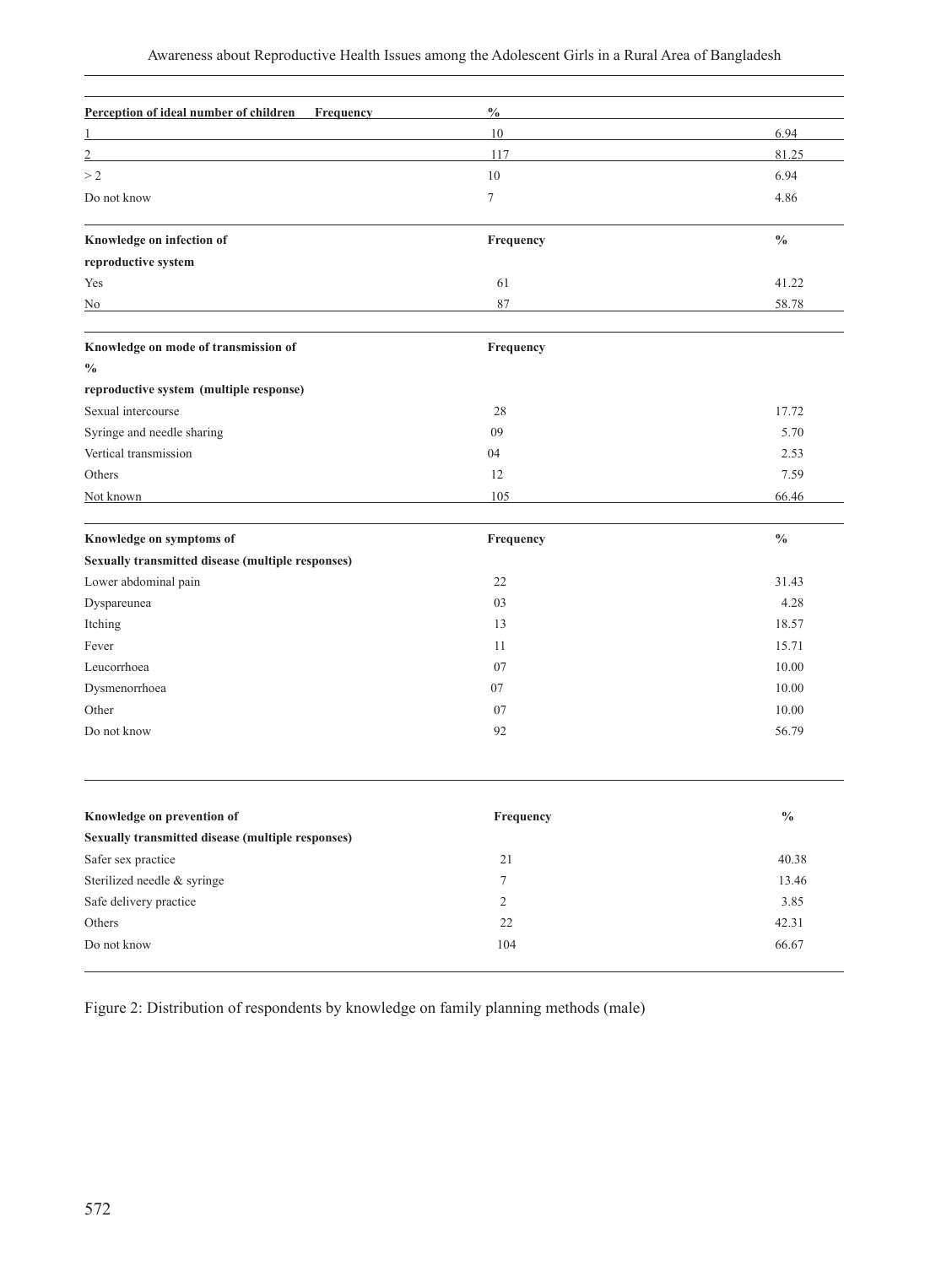

### **Discussion:**

This descriptive type of cross sectional study was carried out among 148 adolescent girls to assess the knowledge of adolescent girls about particular aspects of reproductive health by using semi structured questionnaire and conducted in Purba Chandara village of Kaliakair thana of Shafipur upazilla of Gazipur district in Bangladesh. The mean age of our respondents were 15.82 years ranging from 10- 19 years. About 76.3% respondents were within the age group of 15-19 years. 89.19% respondents were muslims and 58.11% respondents were married. In Bangladesh, out of 32 million adolescents, 51% are girls and half of them are married aged in between 15-19 years.**<sup>9</sup>**

Most of the respondents (37.16%) had primary level of education, followed by (35.13%) had secondary level of education. Data from the Bangladesh Demographic Health Survey–2007 shows that the percentage of adolescent women age 15-19 years had completed secondary education has increased from 18% to 59%.**<sup>10</sup>** More than two fifths(41.89%) were housewife followed by garments worker (27.7%). In Bangladesh, a large number of adolescent and young women migrate from rural areas to participate in wage labour. Most of them live in city slum areas and work in the garment industry. As estimated 80% of all total garments worker are female, of whom 50% are adolescent girls.**<sup>11</sup>** 43.92% respondents had family income ranges from taka 5000-10000.

Out of 148 respondents, 91.89% had history of menstruation. Highest percentage of the respondents experienced their menarche at age of 14 years  $(30.15\%)$  followed by at age of 12 years  $(27.2\%)$ . The mean age of menarche was 14 years. It is comparable to a study about "General and Reproductive Health of Adolescent Girls in Rural South India" in which, out of 190 adolescents, 124 girls had attained menarche (65.26%) and the mean age of menarche was 13.9 years.**<sup>12</sup>** It was revealed in our study, majority of respondents used old torn cloths (68.24%) followed by sanitary napkin (19.6%) during menstrual period. This findings may comparable to a study conducted in Rajasthan of India in 2006 that 89% of girls use cloths and rags and 11% of girls share used menstrual cloths and rags with others to absorb their menstrual flow.**<sup>13</sup>**In our study, 41.22% had no knowledge on complications due to unhygienic practice during menstrual cycle. Only 16.22% correctly mentioned infection and the rest were incorrectly mentioned itching and others, compared with the study in rural Bangladesh is that 12% of the study population had the basic understanding of reproductive tract infections.<sup>14</sup>

In the present study about the knowledge on age at marriage, majority of the respondents (88.55%) gave correct answer that marriage age is 18 years. In terms of definition of early marriage, 41.21% gave correct answer that marriage below 18 years and 36.49% gave incorrect answer. According to Rahman M M and Kabir M, majority of the adolescents did not know the legal age at marriage.About 62.4% of adolescents correctly state the legal age at marriage for girls, whereas only 12% knew about legal age at marriage for boys.**<sup>15</sup>** About the knowledge on importance of family planning, 41.89% had no knowledge. Only 25% of respondents mentioned to make small family. Regarding the knowledge on family planning methods for female, 41.89% had no knowledge. 56.08% could mention about oral pill followed by injectables (29.05%). About male contraceptives, 58.39% had no knowledge and 40.27% mentioned about condom. According to study of the Bangladesh Demographic Health Survey- 2007, among 15-19 years (37.6%) used modern methods (birth control pills, condoms, injectables, IUCDs) while 4.2% used traditional methods ( withdrawl, periodical abstinence).**<sup>6</sup>**

In our study, most of the respondents (58.78%) had no knowledge on infection of reproductive system and rest (41.22%) had knowledge. Majority of them (66.46%) had no knowledge on mode of transmission of infection of reproductive system. About the knowledge on symptoms of STIs, only 31.43% mentioned lower abdominal pain followed by itching (18.57%), fever (15.71%) and (56.79%) had no knowledge. Only 40.38% reportedly mentioned that safer sex practice might be the way of prevention of STIs followed by sterilized needle and syringe (13.46%) and majority of them (66.67%) had no knowledge.Arecent evaluation study of data on 3362 adolescent girls irrespective of their marital status found that more than half (54.8%) of the adolescent